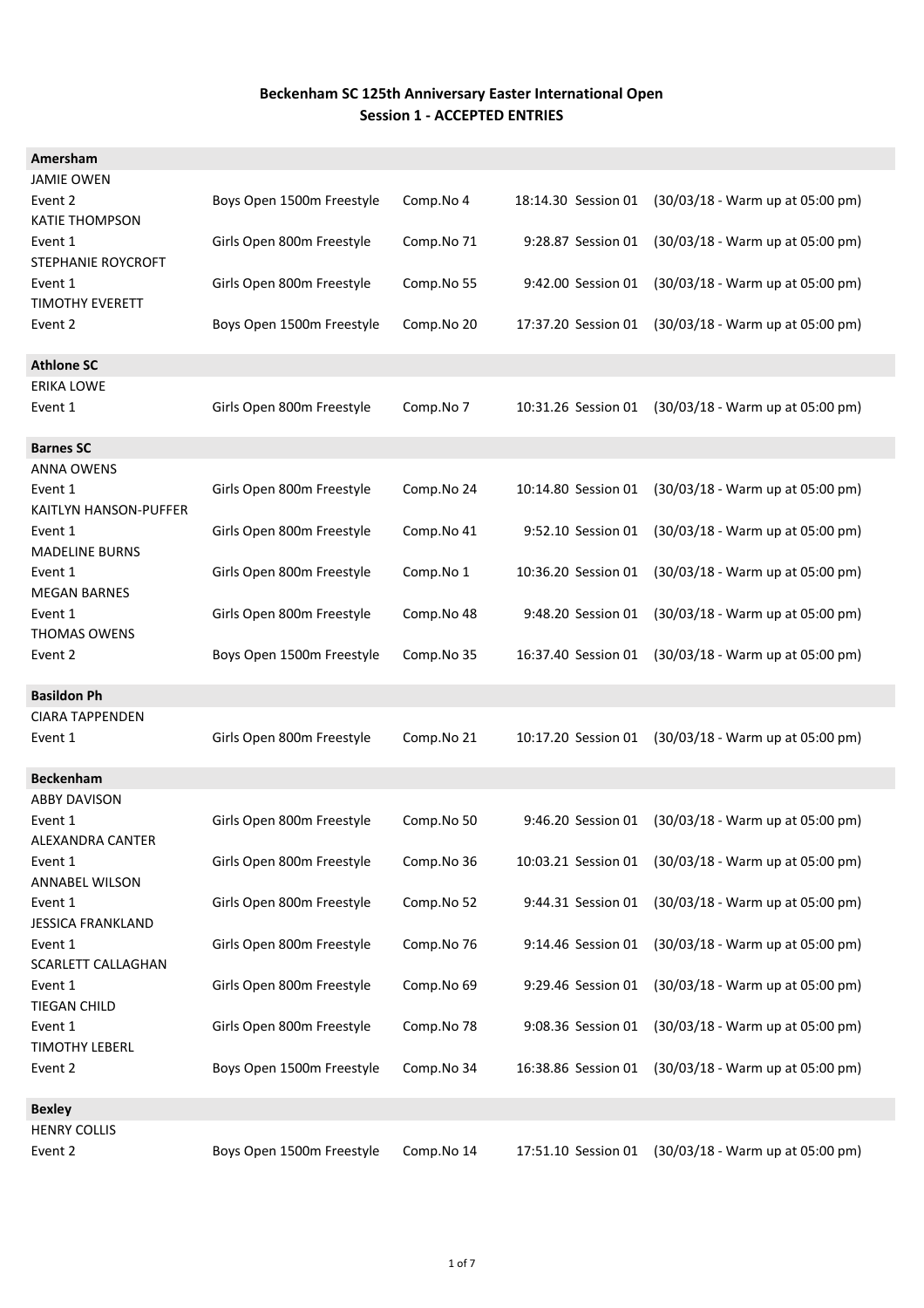| <b>Black Lion</b>                 |                           |            |                     |                                    |
|-----------------------------------|---------------------------|------------|---------------------|------------------------------------|
| <b>OLIVIA ELVY</b>                |                           |            |                     |                                    |
| Event 1                           | Girls Open 800m Freestyle | Comp.No 15 | 10:23.40 Session 01 | (30/03/18 - Warm up at 05:00 pm)   |
| <b>STEPHANIE PANTELI</b>          |                           |            |                     |                                    |
| Event 1                           | Girls Open 800m Freestyle | Comp.No 20 | 10:18.00 Session 01 | (30/03/18 - Warm up at 05:00 pm)   |
|                                   |                           |            |                     |                                    |
| <b>Bo Waltham F</b>               |                           |            |                     |                                    |
| AMY ALLISON                       |                           |            |                     |                                    |
| Event 1                           | Girls Open 800m Freestyle | Comp.No 10 | 10:29.60 Session 01 | (30/03/18 - Warm up at 05:00 pm)   |
| <b>ELLA REMYN</b>                 |                           |            |                     |                                    |
| Event 1                           | Girls Open 800m Freestyle | Comp.No 31 | 10:04.70 Session 01 | $(30/03/18 - Warm up at 05:00 pm)$ |
| <b>EMILY ILEY</b>                 |                           |            |                     |                                    |
| Event 1                           | Girls Open 800m Freestyle | Comp.No 66 | 9:33.30 Session 01  | $(30/03/18 - Warm up at 05:00 pm)$ |
| <b>JASMINE ILEY</b>               |                           |            |                     |                                    |
| Event 1                           | Girls Open 800m Freestyle | Comp.No 44 | 9:50.00 Session 01  | (30/03/18 - Warm up at 05:00 pm)   |
| <b>OLIVIA ROBERTS</b>             |                           |            |                     |                                    |
| Event 1<br><b>STEPHANIE PAGAN</b> | Girls Open 800m Freestyle | Comp.No 33 | 10:04.29 Session 01 | (30/03/18 - Warm up at 05:00 pm)   |
| Event 1                           | Girls Open 800m Freestyle |            |                     | (30/03/18 - Warm up at 05:00 pm)   |
|                                   |                           | Comp.No 30 | 10:06.15 Session 01 |                                    |
| <b>Brompton</b>                   |                           |            |                     |                                    |
| <b>BRANDON SAYERS</b>             |                           |            |                     |                                    |
| Event 2                           | Boys Open 1500m Freestyle | Comp.No 29 | 16:57.84 Session 01 | (30/03/18 - Warm up at 05:00 pm)   |
|                                   |                           |            |                     |                                    |
| <b>Camden Swiss</b>               |                           |            |                     |                                    |
| YANN DIVET                        |                           |            |                     |                                    |
| Event 2                           | Boys Open 1500m Freestyle | Comp.No 7  | 18:01.17 Session 01 | (30/03/18 - Warm up at 05:00 pm)   |
|                                   |                           |            |                     |                                    |
| <b>Chelsea&amp;West</b>           |                           |            |                     |                                    |
| <b>MADALENA WHITTLES</b>          |                           |            |                     |                                    |
| Event 1                           | Girls Open 800m Freestyle | Comp.No 32 | 10:04.60 Session 01 | (30/03/18 - Warm up at 05:00 pm)   |
| SOPHIE WHELAN                     |                           |            |                     |                                    |
| Event 1                           | Girls Open 800m Freestyle | Comp.No 68 | 9:31.10 Session 01  | $(30/03/18 - Warm up at 05:00 pm)$ |
| Chesham                           |                           |            |                     |                                    |
| <b>MATTHEW REDLICH</b>            |                           |            |                     |                                    |
| Event 2                           | Boys Open 1500m Freestyle | Comp.No 8  | 18:00.60 Session 01 | $(30/03/18 - Warm up at 05:00 pm)$ |
|                                   |                           |            |                     |                                    |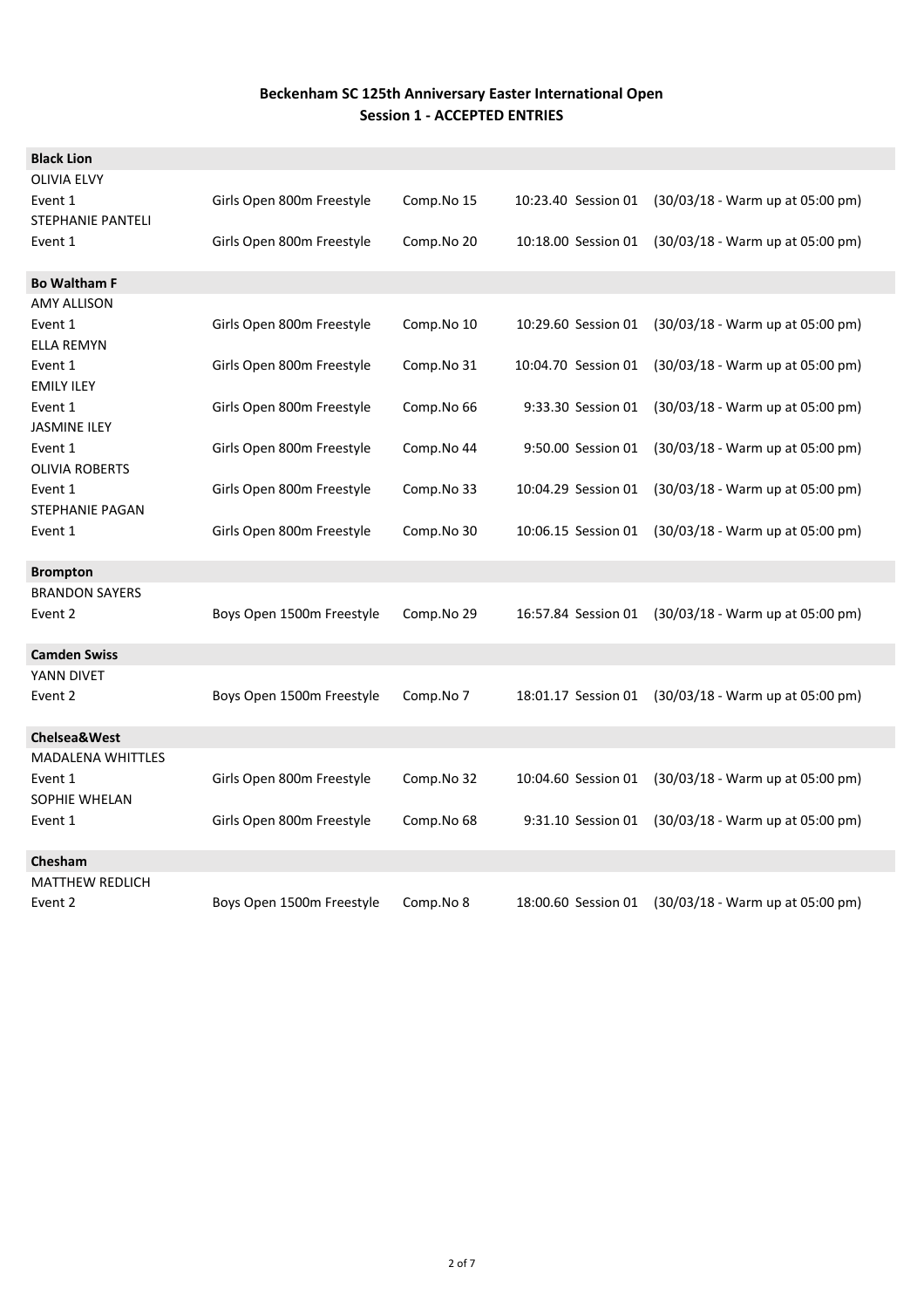| Co Birm'ham                      |                           |            |                     |                                                     |
|----------------------------------|---------------------------|------------|---------------------|-----------------------------------------------------|
| <b>AIDAN MITCHELL</b>            |                           |            |                     |                                                     |
| Event 2                          | Boys Open 1500m Freestyle | Comp.No 25 | 17:17.20 Session 01 | (30/03/18 - Warm up at 05:00 pm)                    |
| ALEXANDER HINDLE                 |                           |            |                     |                                                     |
| Event 2                          | Boys Open 1500m Freestyle | Comp.No 38 | 16:26.87 Session 01 | (30/03/18 - Warm up at 05:00 pm)                    |
| <b>BEN KELLY</b>                 |                           |            |                     |                                                     |
| Event 2                          | Boys Open 1500m Freestyle | Comp.No 1  | 18:20.20 Session 01 | (30/03/18 - Warm up at 05:00 pm)                    |
| <b>BRYONY LOWE</b>               |                           |            |                     |                                                     |
| Event 1                          | Girls Open 800m Freestyle | Comp.No 26 | 10:10.90 Session 01 | (30/03/18 - Warm up at 05:00 pm)                    |
| <b>ERIN DAVIES</b>               |                           |            |                     |                                                     |
| Event 1                          | Girls Open 800m Freestyle | Comp.No 75 | 9:16.46 Session 01  | (30/03/18 - Warm up at 05:00 pm)                    |
| <b>ISABELLE ASPINALL</b>         |                           |            |                     |                                                     |
| Event 1                          | Girls Open 800m Freestyle | Comp.No 38 | 9:57.10 Session 01  | (30/03/18 - Warm up at 05:00 pm)                    |
| MILLIE CHECKLEY                  |                           |            |                     |                                                     |
| Event 1                          | Girls Open 800m Freestyle | Comp.No 64 | 9:36.20 Session 01  | (30/03/18 - Warm up at 05:00 pm)                    |
| <b>SAMUEL OSBORNE</b>            |                           |            |                     |                                                     |
| Event 2                          | Boys Open 1500m Freestyle | Comp.No 40 | 15:48.23 Session 01 | (30/03/18 - Warm up at 05:00 pm)                    |
| <b>Co Cambridge</b>              |                           |            |                     |                                                     |
| ALMUDENA VISSER VELEZ            |                           |            |                     |                                                     |
| Event 1                          | Girls Open 800m Freestyle | Comp.No 61 | 9:37.00 Session 01  | (30/03/18 - Warm up at 05:00 pm)                    |
| <b>KATIE HAMMOND</b>             |                           |            |                     |                                                     |
| Event 1                          | Girls Open 800m Freestyle | Comp.No 65 | 9:34.77 Session 01  | (30/03/18 - Warm up at 05:00 pm)                    |
| <b>MILLIE EMMANS</b>             |                           |            |                     |                                                     |
| Event 1                          | Girls Open 800m Freestyle | Comp.No 79 | 9:06.70 Session 01  | (30/03/18 - Warm up at 05:00 pm)                    |
| ZARA KEEGAN                      |                           |            |                     |                                                     |
| Event 1                          | Girls Open 800m Freestyle | Comp.No 39 | 9:53.80 Session 01  | (30/03/18 - Warm up at 05:00 pm)                    |
|                                  |                           |            |                     |                                                     |
| <b>Co Coventry</b>               |                           |            |                     |                                                     |
| AIMEE HOOD                       |                           |            |                     |                                                     |
| Event 1                          | Girls Open 800m Freestyle | Comp.No 56 | 9:41.71 Session 01  | (30/03/18 - Warm up at 05:00 pm)                    |
| <b>FIONA HALL</b>                |                           |            |                     |                                                     |
|                                  |                           |            |                     |                                                     |
| Event 1                          | Girls Open 800m Freestyle | Comp.No 17 | 10:21.09 Session 01 | (30/03/18 - Warm up at 05:00 pm)                    |
| <b>REBECCA BURDEN</b>            |                           |            |                     |                                                     |
| Event 1                          | Girls Open 800m Freestyle | Comp.No 40 |                     | 9:53.30 Session 01 (30/03/18 - Warm up at 05:00 pm) |
|                                  |                           |            |                     |                                                     |
| <b>Co St Albans</b>              |                           |            |                     |                                                     |
| <b>JUDE LIDDIARD</b>             |                           |            |                     |                                                     |
| Event 2                          | Boys Open 1500m Freestyle | Comp.No 28 | 17:02.90 Session 01 | (30/03/18 - Warm up at 05:00 pm)                    |
|                                  |                           |            |                     |                                                     |
| Colchester                       |                           |            |                     |                                                     |
| <b>CHARLOTTE NORMAN</b>          |                           |            |                     |                                                     |
| Event 1                          | Girls Open 800m Freestyle | Comp.No 37 | 9:58.90 Session 01  | (30/03/18 - Warm up at 05:00 pm)                    |
|                                  |                           |            |                     |                                                     |
| <b>Comans SC</b>                 |                           |            |                     |                                                     |
| <b>AVA MCFADDEN</b>              |                           |            |                     |                                                     |
| Event 1                          | Girls Open 800m Freestyle | Comp.No 13 | 10:28.06 Session 01 | (30/03/18 - Warm up at 05:00 pm)                    |
| <b>CIARA KILCOMMONS</b>          |                           |            |                     |                                                     |
| Event 1                          | Girls Open 800m Freestyle | Comp.No 9  | 10:30.40 Session 01 | (30/03/18 - Warm up at 05:00 pm)                    |
| <b>JESSICA GANNON</b><br>Event 1 | Girls Open 800m Freestyle | Comp.No 72 | 9:25.44 Session 01  | (30/03/18 - Warm up at 05:00 pm)                    |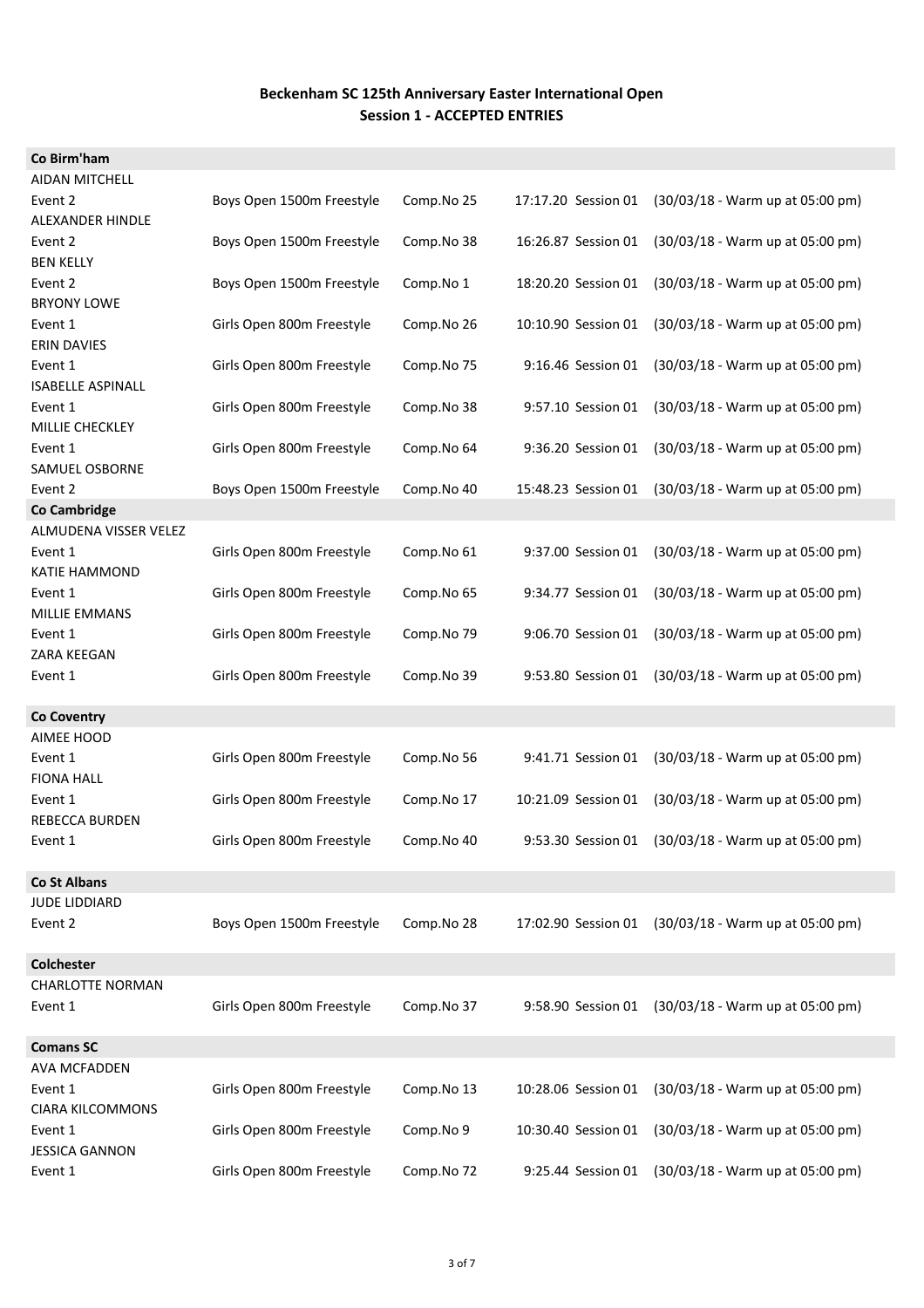| Crawley                                                             |                                                        |                          |                                          |                                                                      |
|---------------------------------------------------------------------|--------------------------------------------------------|--------------------------|------------------------------------------|----------------------------------------------------------------------|
| KEIRA NARRAWAY<br>Event 1                                           | Girls Open 800m Freestyle                              | Comp.No 42               | 9:51.30 Session 01                       | $(30/03/18 - Warm up at 05:00 pm)$                                   |
| <b>Crewe Flyers</b>                                                 |                                                        |                          |                                          |                                                                      |
| <b>JAKE BRASSINGTON</b><br>Event 2                                  | Boys Open 1500m Freestyle                              | Comp.No 21               | 17:35.40 Session 01                      | (30/03/18 - Warm up at 05:00 pm)                                     |
| <b>DunmowAtlant</b>                                                 |                                                        |                          |                                          |                                                                      |
| <b>CHLOE MOLONEY</b><br>Event 1<br><b>ELLIE RUNNALLS</b><br>Event 1 | Girls Open 800m Freestyle<br>Girls Open 800m Freestyle | Comp.No 60<br>Comp.No 53 | 9:37.08 Session 01<br>9:43.03 Session 01 | (30/03/18 - Warm up at 05:00 pm)<br>(30/03/18 - Warm up at 05:00 pm) |
|                                                                     |                                                        |                          |                                          |                                                                      |
| <b>Ealing</b>                                                       |                                                        |                          |                                          |                                                                      |
| <b>OSSIAN O'SULLIVAN</b><br>Event 2<br>ROHAN VAZIRANI               | Boys Open 1500m Freestyle                              | Comp.No 6                | 18:04.37 Session 01                      | (30/03/18 - Warm up at 05:00 pm)                                     |
| Event 2                                                             | Boys Open 1500m Freestyle                              | Comp.No 27               | 17:09.19 Session 01                      | (30/03/18 - Warm up at 05:00 pm)                                     |
| <b>Folkestone</b>                                                   |                                                        |                          |                                          |                                                                      |
| <b>MELODIE PAINE</b><br>Event 1                                     | Girls Open 800m Freestyle                              | Comp.No 11               | 10:28.80 Session 01                      | (30/03/18 - Warm up at 05:00 pm)                                     |
| <b>Haringey</b>                                                     |                                                        |                          |                                          |                                                                      |
| ROSE PEPPERDAY                                                      |                                                        |                          |                                          |                                                                      |
| Event 1                                                             | Girls Open 800m Freestyle                              | Comp.No 28               | 10:10.18 Session 01                      | (30/03/18 - Warm up at 05:00 pm)                                     |
| <b>Hastings</b>                                                     |                                                        |                          |                                          |                                                                      |
| <b>KELLY HAWKESLEY</b><br>Event 1                                   | Girls Open 800m Freestyle                              | Comp.No 27               | 10:10.30 Session 01                      | (30/03/18 - Warm up at 05:00 pm)                                     |
| Leander<br>JEMIMA FRAME                                             |                                                        |                          |                                          |                                                                      |
| Event 1<br>KIERA MCARDLE                                            | Girls Open 800m Freestyle                              | Comp.No 6                |                                          | 10:32.80 Session 01 (30/03/18 - Warm up at 05:00 pm)                 |
| Event 1<br>LILY COONEY                                              | Girls Open 800m Freestyle                              | Comp.No 3                | 10:35.40 Session 01                      | (30/03/18 - Warm up at 05:00 pm)                                     |
| Event 1                                                             | Girls Open 800m Freestyle                              | Comp.No 43               |                                          | 9:51.30 Session 01 (30/03/18 - Warm up at 05:00 pm)                  |
| Leatherhead                                                         |                                                        |                          |                                          |                                                                      |
| <b>HENRY MELROSE</b><br>Event 2<br>JOSEPH PALMER                    | Boys Open 1500m Freestyle                              | Comp.No 10               | 18:00.20 Session 01                      | (30/03/18 - Warm up at 05:00 pm)                                     |
| Event 2<br><b>LIBBY HARRIS</b>                                      | Boys Open 1500m Freestyle                              | Comp.No 17               | 17:41.00 Session 01                      | (30/03/18 - Warm up at 05:00 pm)                                     |
| Event 1                                                             | Girls Open 800m Freestyle                              | Comp.No 29               | 10:09.40 Session 01                      | (30/03/18 - Warm up at 05:00 pm)                                     |
| <b>Mid Sussex</b>                                                   |                                                        |                          |                                          |                                                                      |
| <b>ARTHUR LOGAN</b>                                                 |                                                        |                          |                                          |                                                                      |
| Event 2                                                             | Boys Open 1500m Freestyle                              | Comp.No 5                | 18:10.70 Session 01                      | (30/03/18 - Warm up at 05:00 pm)                                     |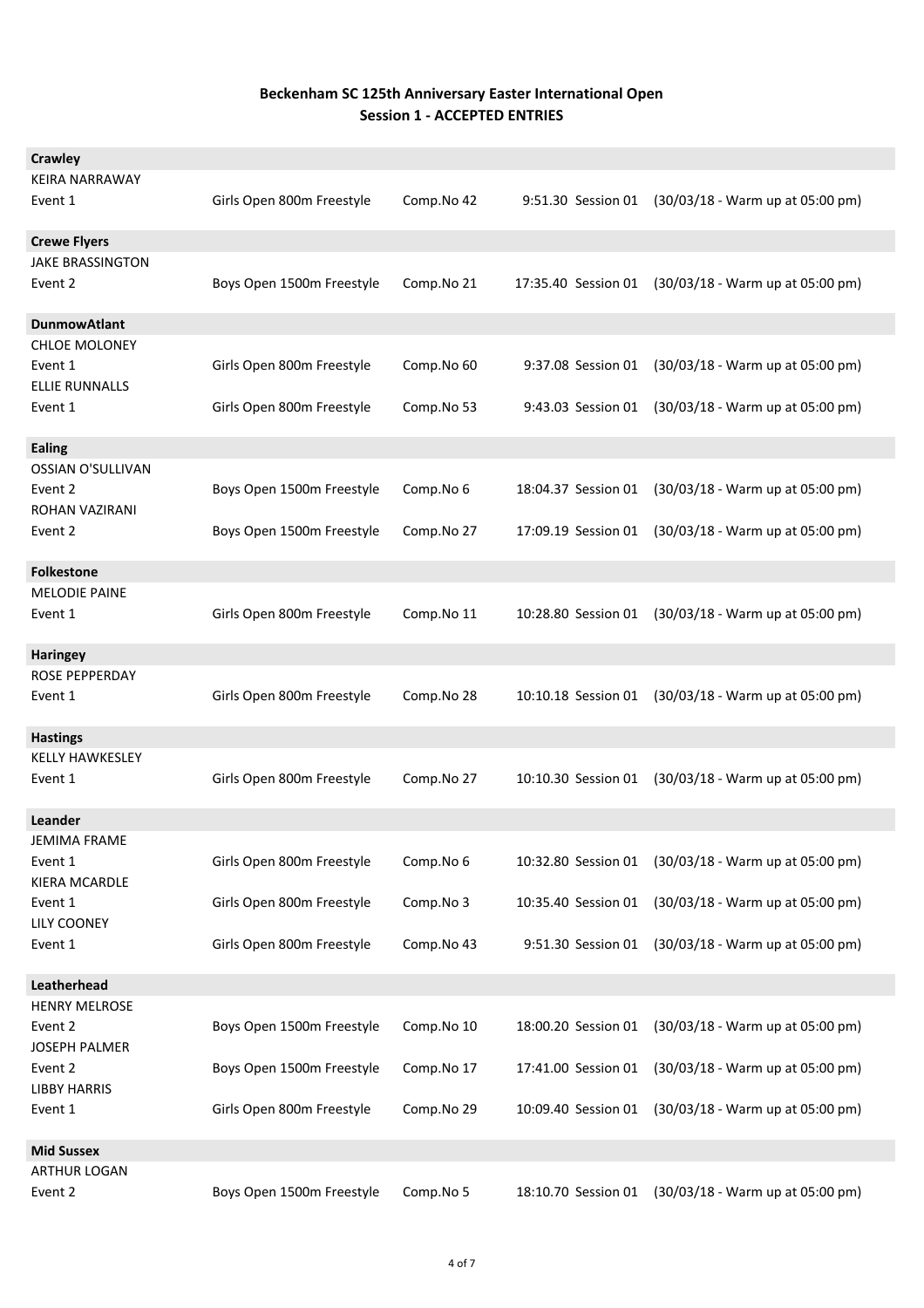| Northampton              |                           |            |                     |                                  |
|--------------------------|---------------------------|------------|---------------------|----------------------------------|
| <b>ANNE-MARIE HUDMAN</b> |                           |            |                     |                                  |
| Event 1                  | Girls Open 800m Freestyle | Comp.No 73 | 9:25.19 Session 01  | (30/03/18 - Warm up at 05:00 pm) |
| <b>BOBBI HARPER</b>      |                           |            |                     |                                  |
| Event 1                  | Girls Open 800m Freestyle | Comp.No 35 | 10:03.37 Session 01 | (30/03/18 - Warm up at 05:00 pm) |
| <b>ELLA KAY</b>          |                           |            |                     |                                  |
| Event 1                  | Girls Open 800m Freestyle | Comp.No 16 | 10:21.30 Session 01 | (30/03/18 - Warm up at 05:00 pm) |
| <b>FREYA STEVENS</b>     |                           |            |                     |                                  |
| Event 1                  | Girls Open 800m Freestyle | Comp.No 77 | 9:14.16 Session 01  | (30/03/18 - Warm up at 05:00 pm) |
| <b>JACK BUSWELL</b>      |                           |            |                     |                                  |
| Event 2                  | Boys Open 1500m Freestyle | Comp.No 36 | 16:32.51 Session 01 | (30/03/18 - Warm up at 05:00 pm) |
| <b>JACK GARTSIDE</b>     |                           |            |                     |                                  |
| Event 2                  | Boys Open 1500m Freestyle | Comp.No 3  | 18:15.30 Session 01 | (30/03/18 - Warm up at 05:00 pm) |
| <b>JACKSON O'ROURKE</b>  |                           |            |                     |                                  |
| Event 2                  | Boys Open 1500m Freestyle | Comp.No 33 | 16:39.89 Session 01 | (30/03/18 - Warm up at 05:00 pm) |
| <b>JAMES WIZARD</b>      |                           |            |                     |                                  |
| Event 2                  | Boys Open 1500m Freestyle | Comp.No 19 | 17:38.70 Session 01 | (30/03/18 - Warm up at 05:00 pm) |
| <b>JEVON PENNY</b>       |                           |            |                     |                                  |
| Event 2                  | Boys Open 1500m Freestyle | Comp.No 30 | 16:51.43 Session 01 | (30/03/18 - Warm up at 05:00 pm) |
| <b>LIAM SNOOK</b>        |                           |            |                     |                                  |
| Event 2                  | Boys Open 1500m Freestyle | Comp.No 39 | 16:17.42 Session 01 | (30/03/18 - Warm up at 05:00 pm) |
| <b>LOTTIE SHAW</b>       |                           |            |                     |                                  |
| Event 1                  | Girls Open 800m Freestyle | Comp.No 46 | 9:48.62 Session 01  | (30/03/18 - Warm up at 05:00 pm) |
| <b>MATTHEW SMITH</b>     |                           |            |                     |                                  |
| Event 2                  | Boys Open 1500m Freestyle | Comp.No 26 | 17:11.50 Session 01 | (30/03/18 - Warm up at 05:00 pm) |
| <b>PATRICK MAHNEY</b>    |                           |            |                     |                                  |
| Event 2                  | Boys Open 1500m Freestyle | Comp.No 16 | 17:46.10 Session 01 | (30/03/18 - Warm up at 05:00 pm) |
| POPPY HOGG               |                           |            |                     |                                  |
| Event 1                  | Girls Open 800m Freestyle | Comp.No 22 | 10:17.14 Session 01 | (30/03/18 - Warm up at 05:00 pm) |
| <b>SARAH BRANCH</b>      |                           |            |                     |                                  |
| Event 1                  | Girls Open 800m Freestyle | Comp.No 34 | 10:04.20 Session 01 | (30/03/18 - Warm up at 05:00 pm) |
| <b>TAYLOR O'ROURKE</b>   |                           |            |                     |                                  |
| Event 1                  | Girls Open 800m Freestyle | Comp.No 58 | 9:39.92 Session 01  | (30/03/18 - Warm up at 05:00 pm) |
| <b>Orpington OJ</b>      |                           |            |                     |                                  |
| <b>BENJAMIN STROVER</b>  |                           |            |                     |                                  |
| Event 2                  | Boys Open 1500m Freestyle | Comp.No 22 | 17:25.70 Session 01 | (30/03/18 - Warm up at 05:00 pm) |
| <b>JESSICA HERBERT</b>   |                           |            |                     |                                  |
| Event 1                  | Girls Open 800m Freestyle | Comp.No 23 | 10:15.70 Session 01 | (30/03/18 - Warm up at 05:00 pm) |
| <b>JUSTIN STROVER</b>    |                           |            |                     |                                  |
| Event 2                  | Boys Open 1500m Freestyle | Comp.No 2  | 18:18.90 Session 01 | (30/03/18 - Warm up at 05:00 pm) |
|                          |                           |            |                     |                                  |
| <b>Real Canoe</b>        |                           |            |                     |                                  |
| CAROLINA DE VICENTE FO   |                           |            |                     |                                  |
| Event 1                  | Girls Open 800m Freestyle | Comp.No 47 | 9:48.40 Session 01  | (30/03/18 - Warm up at 05:00 pm) |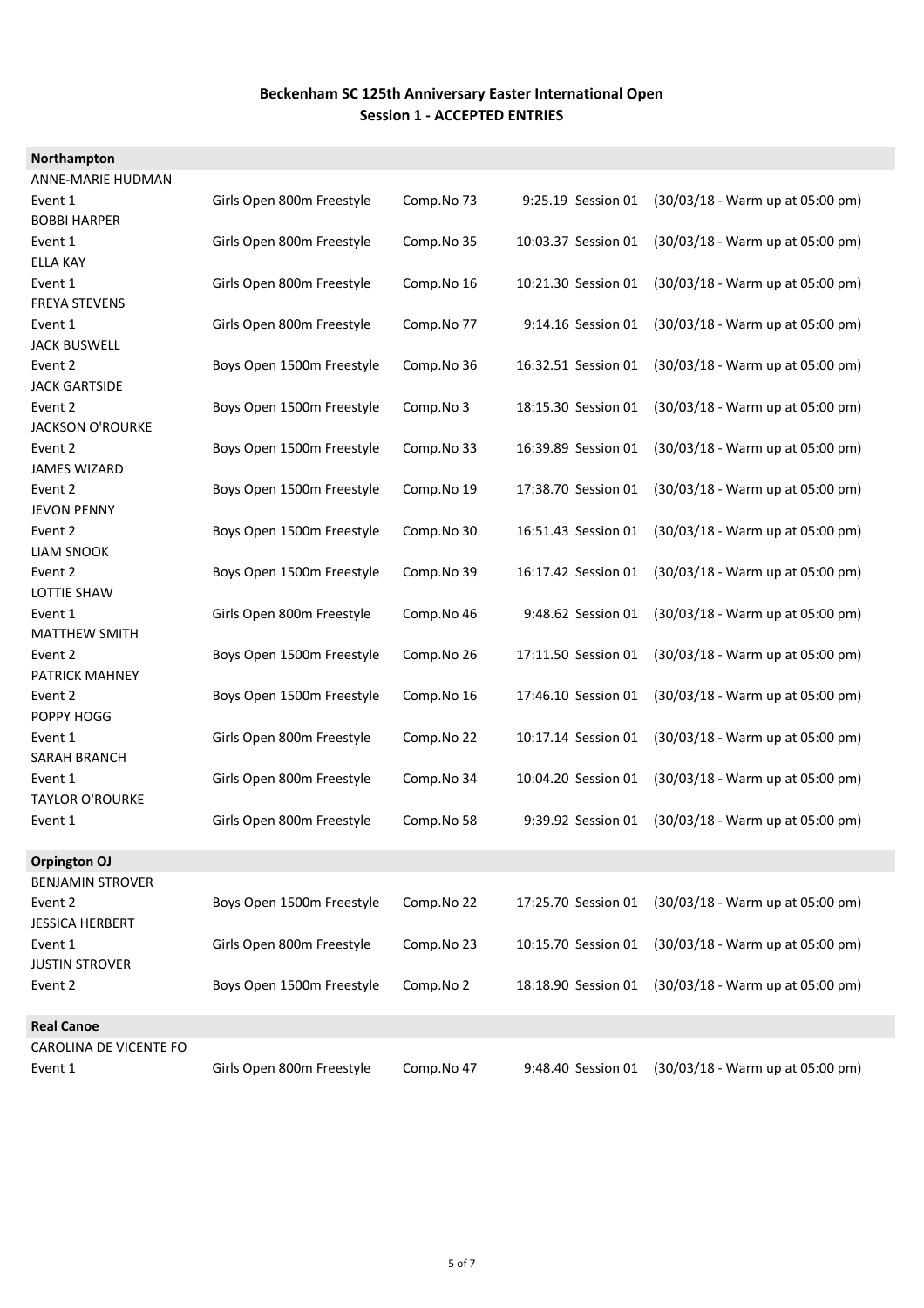| <b>Romford Town</b>    |                           |            |                     |                                                      |
|------------------------|---------------------------|------------|---------------------|------------------------------------------------------|
| <b>AMELIA MOULE</b>    |                           |            |                     |                                                      |
| Event 1                | Girls Open 800m Freestyle | Comp.No 67 | 9:32.90 Session 01  | (30/03/18 - Warm up at 05:00 pm)                     |
| <b>HOLLY HAGAN</b>     |                           |            |                     |                                                      |
| Event 1                | Girls Open 800m Freestyle | Comp.No 25 | 10:12.10 Session 01 | (30/03/18 - Warm up at 05:00 pm)                     |
| <b>ISABELLE JOPSON</b> |                           |            |                     |                                                      |
| Event 1                | Girls Open 800m Freestyle | Comp.No 19 | 10:19.65 Session 01 | $(30/03/18 - Warm up at 05:00 pm)$                   |
|                        |                           |            |                     |                                                      |
| S Bournem'th           |                           |            |                     |                                                      |
| AMELIA REYNOLDS        |                           |            |                     |                                                      |
| Event 1                | Girls Open 800m Freestyle | Comp.No 4  | 10:35.20 Session 01 | (30/03/18 - Warm up at 05:00 pm)                     |
| <b>LAUREN EAST</b>     |                           |            |                     |                                                      |
| Event 1                | Girls Open 800m Freestyle | Comp.No 12 | 10:28.10 Session 01 | (30/03/18 - Warm up at 05:00 pm)                     |
| <b>PAIGE BRYANT</b>    |                           |            |                     |                                                      |
| Event 1                | Girls Open 800m Freestyle | Comp.No 8  | 10:31.10 Session 01 | (30/03/18 - Warm up at 05:00 pm)                     |
| <b>RYAN SYMINGTON</b>  |                           |            |                     |                                                      |
| Event 2                | Boys Open 1500m Freestyle | Comp.No 11 | 17:58.60 Session 01 | (30/03/18 - Warm up at 05:00 pm)                     |
|                        |                           |            |                     |                                                      |
| <b>Saxon Crown</b>     |                           |            |                     |                                                      |
| <b>MOLLY FERRIGAN</b>  |                           |            |                     |                                                      |
| Event 1                | Girls Open 800m Freestyle | Comp.No 14 | 10:27.80 Session 01 | (30/03/18 - Warm up at 05:00 pm)                     |
| <b>Teddington</b>      |                           |            |                     |                                                      |
| <b>EDWARD HUNT</b>     |                           |            |                     |                                                      |
| Event 2                | Boys Open 1500m Freestyle | Comp.No 24 | 17:19.23 Session 01 | (30/03/18 - Warm up at 05:00 pm)                     |
| <b>ELLA WALTON</b>     |                           |            |                     |                                                      |
| Event 1                | Girls Open 800m Freestyle | Comp.No 49 | 9:47.86 Session 01  | (30/03/18 - Warm up at 05:00 pm)                     |
| POPPY KREUZER          |                           |            |                     |                                                      |
| Event 1                | Girls Open 800m Freestyle | Comp.No 18 | 10:19.90 Session 01 | (30/03/18 - Warm up at 05:00 pm)                     |
| SOFIA PARENTI          |                           |            |                     |                                                      |
| Event 1                | Girls Open 800m Freestyle | Comp.No 5  | 10:34.60 Session 01 | (30/03/18 - Warm up at 05:00 pm)                     |
| <b>THALIA POAROS</b>   |                           |            |                     |                                                      |
| Event 1                | Girls Open 800m Freestyle | Comp.No 2  | 10:35.50 Session 01 | (30/03/18 - Warm up at 05:00 pm)                     |
| <b>TOM PARK</b>        |                           |            |                     |                                                      |
| Event 2                | Boys Open 1500m Freestyle | Comp.No 18 |                     | 17:38.80 Session 01 (30/03/18 - Warm up at 05:00 pm) |
|                        |                           |            |                     |                                                      |
| <b>Thanet Swim</b>     |                           |            |                     |                                                      |
| <b>BEN MILLINGTON</b>  |                           |            |                     |                                                      |
| Event 2                | Boys Open 1500m Freestyle | Comp.No 9  | 18:00.25 Session 01 | (30/03/18 - Warm up at 05:00 pm)                     |
| <b>MADDISON LAY</b>    |                           |            |                     |                                                      |
| Event 1                | Girls Open 800m Freestyle | Comp.No 59 | 9:39.80 Session 01  | (30/03/18 - Warm up at 05:00 pm)                     |
| MAISIE MACARTNEY       |                           |            |                     |                                                      |
| Event 1                | Girls Open 800m Freestyle | Comp.No 80 | 8:50.82 Session 01  | (30/03/18 - Warm up at 05:00 pm)                     |
| NICOLE PALMER-JONES    |                           |            |                     |                                                      |
| Event 1                | Girls Open 800m Freestyle | Comp.No 51 | 9:45.70 Session 01  | (30/03/18 - Warm up at 05:00 pm)                     |
| <b>OSCAR MACARTNEY</b> |                           |            |                     |                                                      |
| Event 2                | Boys Open 1500m Freestyle | Comp.No 31 | 16:45.90 Session 01 | (30/03/18 - Warm up at 05:00 pm)                     |